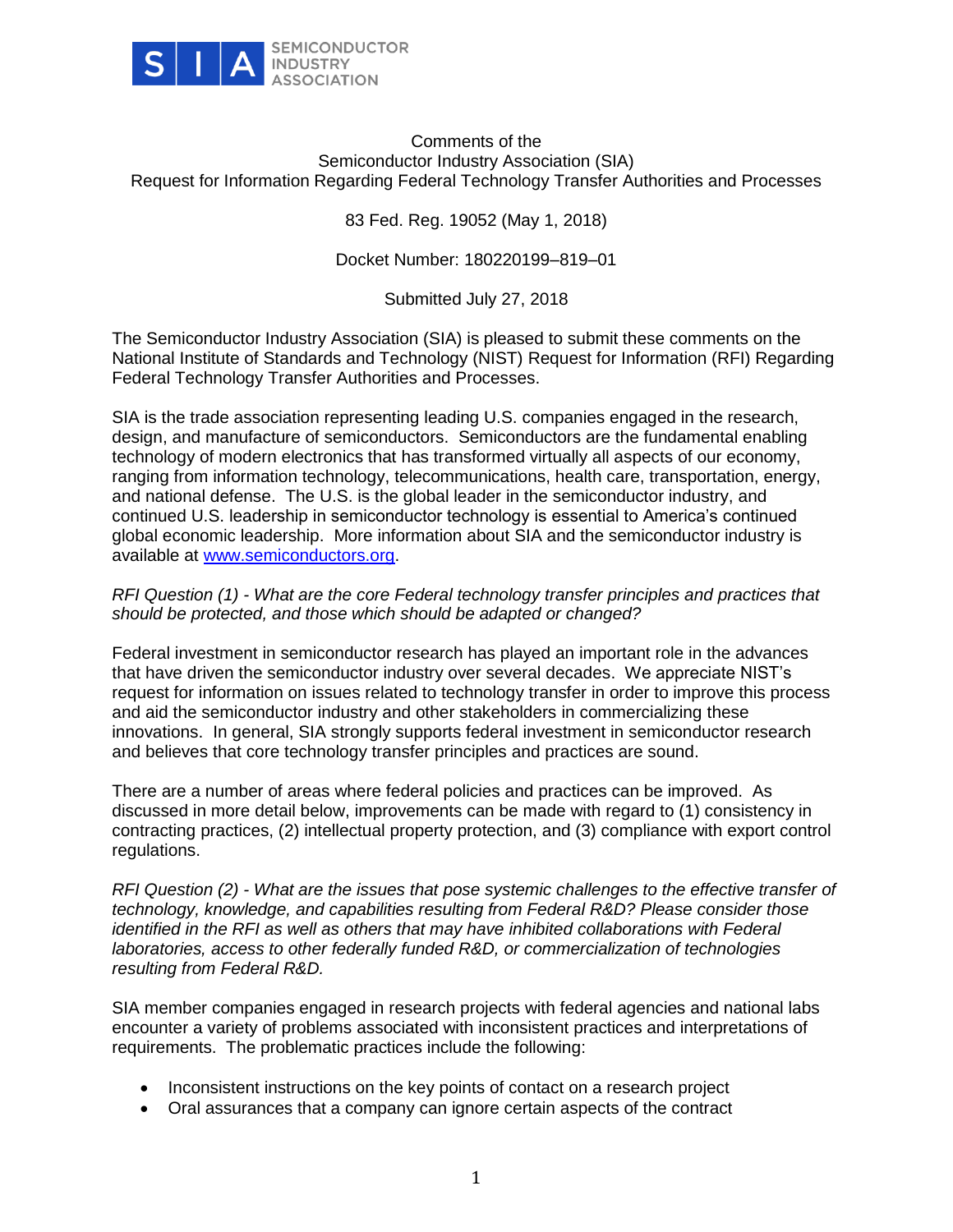

• Lack of standardization across labs and agencies, which can cause confusion among company technologists and in-house legal staff

Several SIA members participate in the DOD, DOE or NIST related manufacturing institutes. To improve the efficiency of the tech transfer and functional mechanisms of the institutes, the federal government should implement standard contracting processes and rules regarding inkind support contributions. For example, each institute currently employs a slightly different process for reporting in-kind support. Ideally, all in-kind support to the institute would be submitted in a single report to the institute each month.

Significant variability exists across the current federal consortia in all aspects of business practices and operations. In addition to complicating memberships at multiple consortia, this variability also makes it difficult to assess the value proposition of membership. Establishing some amount of commonality in areas that include membership benefits, the membership agreement, IP rights, project calls, project management and oversight, and guidelines for acceptable in-kind contributions will provide much needed clarity to prospective federal consortia members. This help in establishing a consistent set of expectations for organizations when they engage with federal consortia.

Another systemic problem relates to intellectual property. IP is the lifeblood of the semiconductor industry. Semiconductor companies in the U.S. invest, on average, approximately 20 percent of revenue in research and development, among the highest of any industry sector. Much of the IP of value to the semiconductor industry is in the form of trade secrets – the technical know-how that is intended to be protected from disclosure to third parties. IP rights are one of the major obstacles to commercial companies engaging with the federal government in research.

SIA companies identified numerous problems associated with federal research and the protection of IP. For example, it is unclear when data may be subject to disclosure under a Freedom of Information Act request, particularly a request by a competitor. Companies also remain concerned about the prospect of government agencies exercising their "march-in" rights and grant licenses to, and perhaps at the request of, a competitor, even while acknowledging that this remains a remote prospect.

*RFI Question (3) - What is the proposed solution for each issue that poses a systemic challenge to the effective transfer of technology, knowledge, and capabilities resulting from Federal R&D? Please consider the approaches identified in the RFI.* 

SIA offers the following suggested solutions to the problems identified above.

- Consistency in contracting practices Agencies need to improve contracting practices, such as utilizing standard contract templates and terms that would enable companies to evaluate contract terms in advance. These standard templates should be harmonized across agencies to the extent possible and interpreted in a consistent manner.
- Disclosure of intellectual property We suggest that the regulations be made clearer to specify that trade secrets and know-how are exempt from disclosure under FOIA. With regard to march-in rights, we recommend that research agencies provide greater clarity on the circumstances in which march-in rights may be exercised, and to impose limits on the exercise of those rights for the benefit of direct competitors absent *bona fide* concerns of public health and safety. While such rights may be rarely exercised and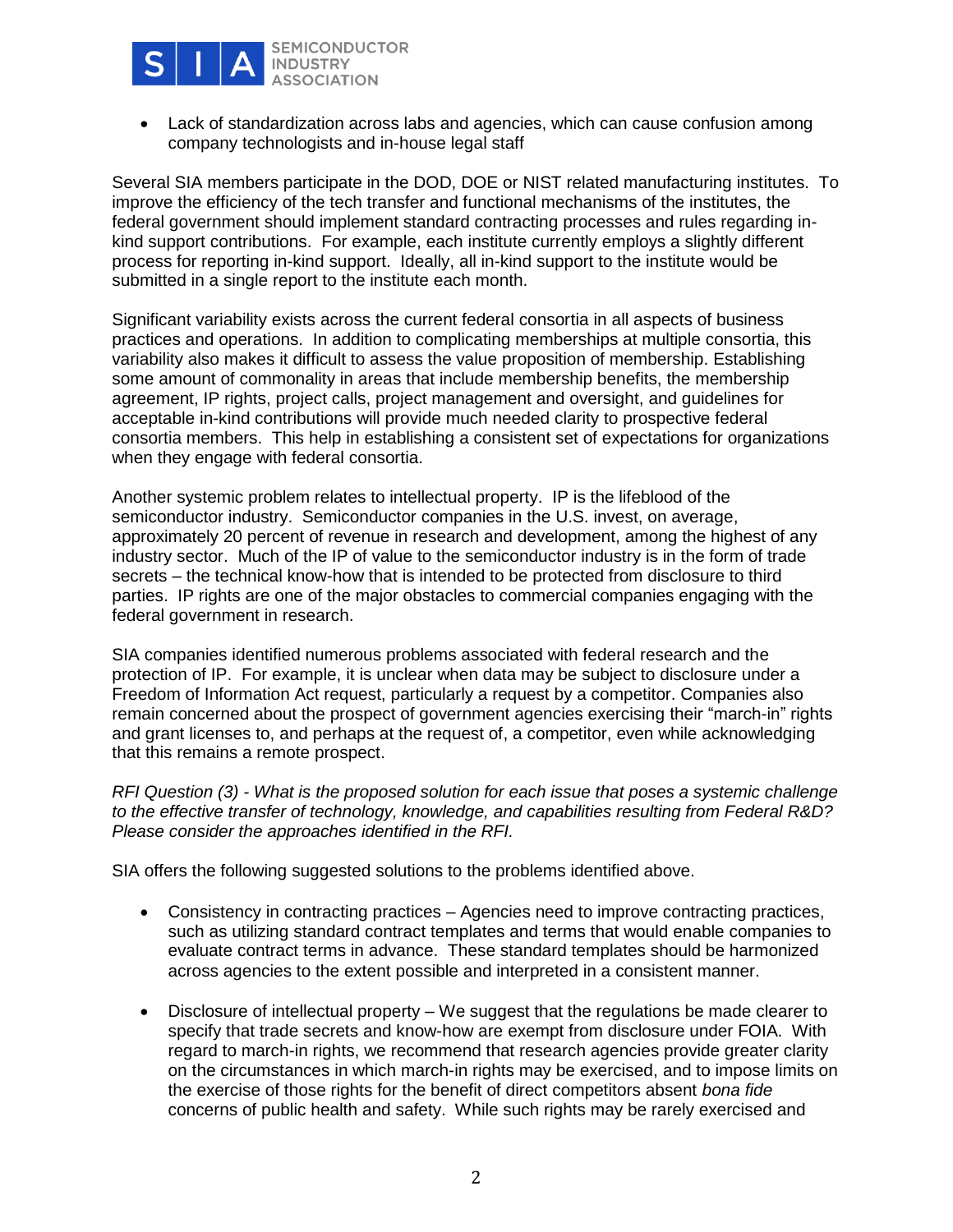

only in extenuating circumstances, it remains a risk and a source of uncertainty.

• Formation of consistent IP terms – In establishing new government-university-industry collaborations, each new organization has the challenge of negotiating a membership agreement with prospective members. One of the most significant factors contributing to the delayed launch of collaborations relates to defining terms and conditions that are acceptable to all prospective members, with IP terms historically being the biggest area of contention. Prospective members from government, industry, and academia all typically have different priorities with respect to IP management, but still need to agree to a mutually acceptable set of terms and conditions. To speed up the membership process, collaborations could consider creating an IP Council comprised of industry representatives from various types of member organizations, and also including government and academia representatives to collaboratively develop a mutually acceptable IP management plan for the organization which prioritizes safeguarding manufacturers' rights to use the IP to commercialize products. The creation of a member-driven model IP agreement for use by new collaborations as a template would likely reduce the time required to finalize a collaboration's structure.

A well accepted consortium practice is that background, solely-developed IP (i.e., IP developed outside the consortium) is solely owned, and jointly-developed IP (i.e., IP developed within the consortium) is jointly owned. A non-exclusive royalty free (NERF) license is typically granted to use consortium developed IP both internally and externally, but typically no sublicense rights are granted. Given the variability that exists between federal collaborations, some variation in IP management plans between collaborations is reasonable. However, collaboration members expect access to collaboration-created IP to be commensurate with their respective level of investment and membership tier. A current consortium best practice is to grant a perpetual, worldwide, NERF license for all consortium-developed IP and project results to all top tier consortium members, with lower tier members being granted a similar license to institute-developed IP and project results for only those projects they directly support.

Retention of IP rights after the end of a collaboration - An essential element of the business case supporting collaboration membership relates to access to IP and project results. Some collaborations have explored implementing a clause in the membership agreement that immediately suspends access and rights to all institute project results and IP upon termination of institute membership. Although the motivation behind this clause may be to incentivize continued membership in the collaboration for existing members, prospective member organizations typically view this as a "deal breaker" since it reduces the long-term value proposition of membership. When a collaborative member contributes resources to a joint project, they typically have the very reasonable expectation that they will retain access to all project data and IP that they invested in, and to which they rightfully obtained access to, from the duration of their membership.

*RFI Question (4) - What are other ways to significantly improve the transfer of technology, knowledge, and capabilities resulting from Federal R&D to benefit U.S. innovation and the economy? What changes would these proposed improvements require to Federal technology transfer practices, policies, regulations, and legislation?*

In addition to the challenges identified above, SIA believes that there are other challenges to be considered.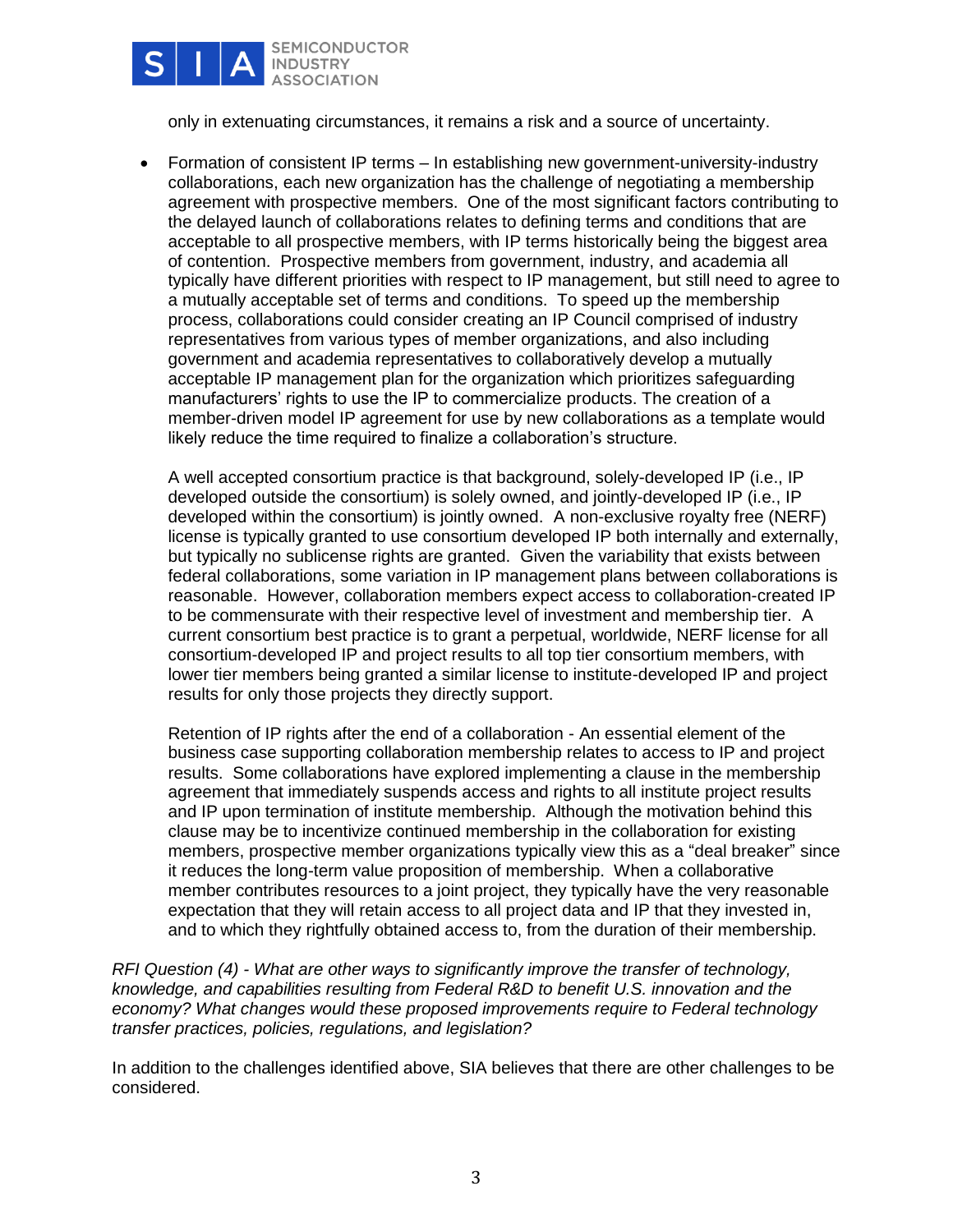

**SEMICONDUCTOR INDUSTRY ASSOCIATION** 

- Sustainability of Consortia An issue with significant impact and general applicability regards sustaining collaborative institutions once they are established. It is important that any federal funding provided is sufficient to accomplish meaningful results. Maturing new technologies and bringing them across the "valley of death" requires substantial resources, and a critical mass of funding over a period of time is necessary to be able to perform meaningful work. Initial consortium seed funding should be sufficiently substantial to attract the highest quality proposers and a sufficiently large membership base required for longterm collaboration sustainment and mission success.
- Additional Government Funding Opportunities Federal agencies should consider funding projects through existing consortia. For example, the Air Force Research Lab (AFRL) has occasionally sponsored a "Directed Project Call" at one manufacturing institute, a process where competitive bidding on the project is open to institute members only. This is an outstanding benefit of institute membership, and additional funding opportunities like this can play a significant role in the long-term sustainment of the institute. By choosing projects through existing consortia, federal agencies can:
	- $\circ$  Leverage the project execution framework already in place at a consortium
	- $\circ$  Ensure the opportunity is communicated with the true thought leaders in the field
	- $\circ$  Encourage collaboration between large industry, small and medium size enterprises, and academia that otherwise might not occur
	- $\circ$  Increase the project scope that may be executed through 1:1 cost matching by consortium members

This approach benefits all parties (the federal agency, the consortia, and consortia member organizations), and can play a significant factor in the long-term sustainment of the consortium.

Finally, we recommend that NIST consider issues associated with compliance with export controls. Most government contracts and funding authorizations have export control provisions or are otherwise, as a matter of law, affected by the limitations in the export control rules on sharing various types of technology with foreign persons. The U.S. government's primary export control regulations are the Export Administration Regulations (EAR) and the International Traffic in Arms Regulations (ITAR). By definition, these regulations exist to control the transfer of technology to destinations, end uses, and end users of concern for national security and foreign policy purposes; they do not exist to promote the transfer of technology. Nonetheless, they need to be regularly reviewed and updated to more effectively achieve their national security and foreign policy objectives **with the least possible regulatory burden** to further the federal government's technology transfer goals.

SIA member companies take seriously their compliance obligations under the export control regulations. As commercial companies that seek to grow markets around the world, engagement in federal research can create complications with export control compliance. Technology evolves quickly. Some evolutions lead to widespread commercialization of once advanced technology meaning that strict controls are no longer effective or necessary. Other evolutions, particularly as a result of government funding, lead to the development of critical technology of national security concern that was not contemplated when the regulations were last updated. Either way, national security and economic security depend upon a nimble, experienced, and well-funded export control system to address such issues. If the lists of controlled technologies – primarily the U.S. Munitions List and the Commerce Control List – are not regularly reviewed and updated, both the national security and the economic security of the